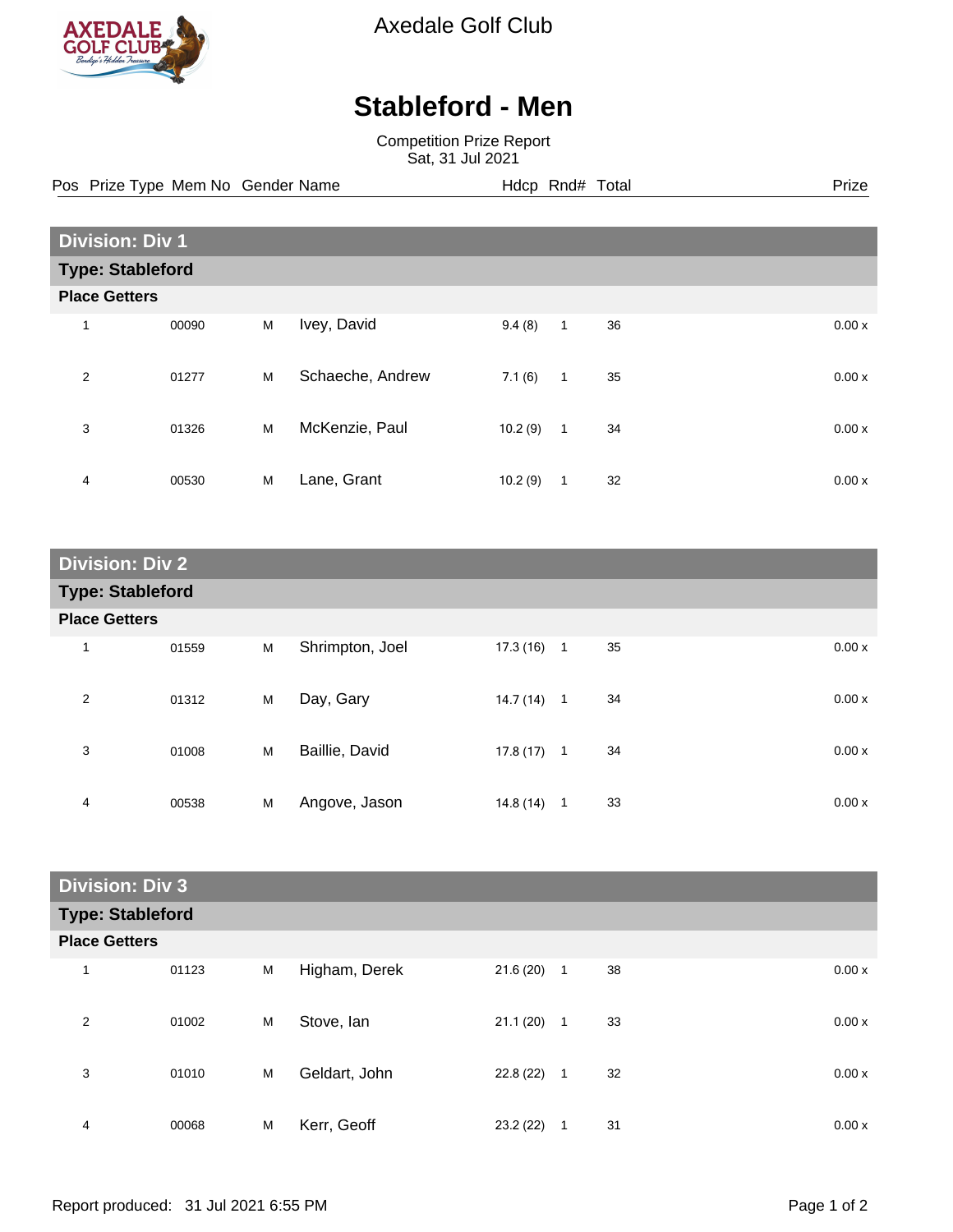|--|--|

| <b>Division: Overall</b> |                         |       |           |                  |              |              |    |         |  |
|--------------------------|-------------------------|-------|-----------|------------------|--------------|--------------|----|---------|--|
|                          | <b>Type: Stableford</b> |       |           |                  |              |              |    |         |  |
|                          | <b>Ball Rundowns</b>    |       |           |                  |              |              |    |         |  |
|                          | (no. 1)                 | 00955 | M         | Lee, Craig       | $15.4(14)$ 1 |              | 33 | 0.00x   |  |
|                          | (no. 2)                 | 00323 | M         | Retallick, Brian | $13.3(12)$ 1 |              | 32 | 0.00x   |  |
|                          | (no. 3)                 | 00122 | M         | Pyke, Paul       | 9.1(8)       | $\mathbf{1}$ | 32 | $0.00x$ |  |
|                          | (no. 4)                 | 00655 | M         | Brooks, Phillip  | $15.5(14)$ 1 |              | 32 | $0.00x$ |  |
|                          | (no. 5)                 | 00056 | ${\sf M}$ | Harrop, Garry    | 9.3(8)       | $\mathbf{1}$ | 31 | 0.00x   |  |
|                          | (no. 6)                 | 00508 | ${\sf M}$ | Lee, Steven      | 10.0(9)      | $\mathbf{1}$ | 31 | $0.00x$ |  |
|                          | (no. 7)                 | 01320 | M         | Ferrari, Bill    | $13.7(13)$ 1 |              | 31 | 0.00x   |  |
|                          | (no. 8)                 | 00274 | M         | Hoskin, Peter    | 9.8(9)       | $\mathbf{1}$ | 31 | $0.00x$ |  |
|                          | (no. 9)                 | 01102 | ${\sf M}$ | Laity, Glenn     | $12.4(11)$ 1 |              | 31 | $0.00x$ |  |
|                          | (no. 10)                | 00332 | ${\sf M}$ | Andrews, Allan   | 7.2(6)       | $\mathbf{1}$ | 31 | $0.00x$ |  |